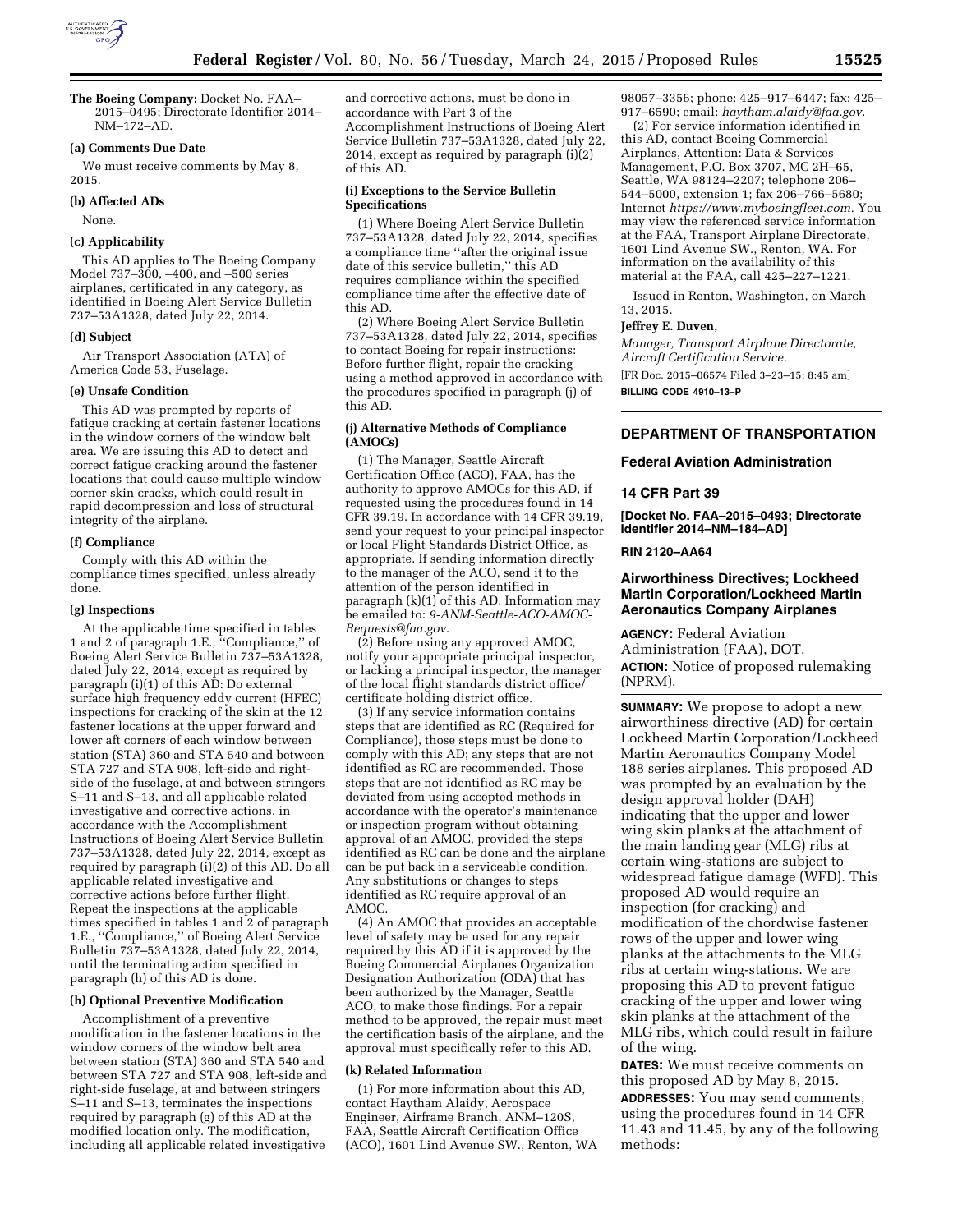• *Federal eRulemaking Portal:* Go to *<http://www.regulations.gov>*. Follow the instructions for submitting comments.

• *Fax:* 202–493–2251.

• *Mail:* U.S. Department of Transportation, Docket Operations, M– 30, West Building Ground Floor, Room W12–140, 1200 New Jersey Avenue SE., Washington, DC 20590.

• *Hand Delivery:* Deliver to Mail address above between 9 a.m. and 5 p.m., Monday through Friday, except Federal holidays.

For service information identified in this proposed AD, contact Lockheed Martin Corporation/Lockheed Martin Aeronautics Company, Airworthiness Office, Dept. 6A0M, Zone 0252, Column P–58, 86 S. Cobb Drive, Marietta, GA 30063; telephone 770–494–5444; fax 770–494–5445; email *[ams.portal@](mailto:ams.portal@lmco.com) [lmco.com](mailto:ams.portal@lmco.com)*; Internet *[http://](http://www.lockheedmartin.com/ams/tools/TechPubs.html) [www.lockheedmartin.com/ams/tools/](http://www.lockheedmartin.com/ams/tools/TechPubs.html) [TechPubs.html](http://www.lockheedmartin.com/ams/tools/TechPubs.html)*. You may view this referenced service information at the FAA, Transport Airplane Directorate, 1601 Lind Avenue SW., Renton, WA. For information on the availability of this material at the FAA, call 425–227– 1221.

# **Examining the AD Docket**

You may examine the AD docket on the Internet at *[http://](http://www.regulations.gov) [www.regulations.gov](http://www.regulations.gov)* by searching for and locating Docket No. FAA–2015– 0493; or in person at the Docket Management Facility between 9 a.m. and 5 p.m., Monday through Friday, except Federal holidays. The AD docket contains this proposed AD, the regulatory evaluation, any comments received, and other information. The street address for the Docket Office (phone: 800–647–5527) is in the **ADDRESSES** section. Comments will be available in the AD docket shortly after receipt.

**FOR FURTHER INFORMATION CONTACT:** Carl Gray, Aerospace Engineer, Airframe Branch, ACE–117A, FAA, Atlanta Aircraft Certification Office (ACO), 1701 Columbia Avenue, College Park, GA 30337; phone: 404–474–5554; fax: 404– 474–5605; email: *[Carl.W.Gray@faa.gov](mailto:Carl.W.Gray@faa.gov)*. **SUPPLEMENTARY INFORMATION:** 

# **Comments Invited**

We invite you to send any written relevant data, views, or arguments about this proposal. Send your comments to an address listed under the **ADDRESSES** section. Include ''Docket No. FAA– 2015–0493; Directorate Identifier 2014– NM–184–AD'' at the beginning of your comments. We specifically invite comments on the overall regulatory, economic, environmental, and energy

aspects of this proposed AD. We will consider all comments received by the closing date and may amend this proposed AD because of those comments.

We will post all comments we receive, without change, to *[http://](http://www.regulations.gov) [www.regulations.gov](http://www.regulations.gov)*, including any personal information you provide. We will also post a report summarizing each substantive verbal contact we receive about this proposed AD.

## **Discussion**

Structural fatigue damage is progressive. It begins as minute cracks, and those cracks grow under the action of repeated stresses. This can happen because of normal operational conditions and design attributes, or because of isolated situations or incidents such as material defects, poor fabrication quality, or corrosion pits, dings, or scratches. Fatigue damage can occur locally, in small areas or structural design details, or globally. Global fatigue damage is general degradation of large areas of structure with similar structural details and stress levels. Multiple-site damage is global damage that occurs in a large structural element such as a single rivet line of a lap splice joining two large skin panels. Global damage can also occur in multiple elements such as adjacent frames or stringers. Multiple-sitedamage and multiple-element-damage cracks are typically too small initially to be reliably detected with normal inspection methods. Without intervention, these cracks will grow, and eventually compromise the structural integrity of the airplane, in a condition known as WFD. As an airplane ages, WFD will likely occur, and will certainly occur if the airplane is operated long enough without any intervention.

The FAA's WFD final rule (75 FR 69746, November 15, 2010) became effective on January 14, 2011. The WFD rule requires certain actions to prevent structural failure due to WFD throughout the operational life of certain existing transport category airplanes and all of these airplanes that will be certificated in the future. For existing and future airplanes subject to the WFD rule, the rule requires that DAHs establish a limit of validity (LOV) of the engineering data that support the structural maintenance program. Operators affected by the WFD rule may not fly an airplane beyond its LOV, unless an extended LOV is approved.

The WFD rule (75 FR 69746, November 15, 2010) does not require identifying and developing maintenance actions if the DAHs can show that such

actions are not necessary to prevent WFD before the airplane reaches the LOV. Many LOVs, however, do depend on accomplishment of future maintenance actions. As stated in the WFD rule, any maintenance actions necessary to reach the LOV will be mandated by airworthiness directives through separate rulemaking actions.

In the context of WFD, this action is necessary to enable DAHs to propose LOVs that allow operators the longest operational lives for their airplanes, and still ensure that WFD will not occur. This approach allows for an implementation strategy that provides flexibility to DAHs in determining the timing of service information development (with FAA approval), while providing operators with certainty regarding the LOV applicable to their airplanes.

This proposed AD was prompted by an evaluation by the DAH indicating that the upper and lower wing skin planks at the attachment of the MLG ribs are subject to WFD. The root cause of WFD is fatigue cracks manifesting and growing simultaneously at similar structural details and stress levels of the upper and lower wing skin planks at the attachment of the MLG ribs. Fatigue cracking is increasingly likely as the airplane is operated and aged, and without intervention, fatigue cracking of the upper and lower wing skin planks at the attachment of the MLG ribs could result in failure of the wing.

# **Related Service Information Under 1 CFR Part 51**

We reviewed Lockheed Martin Electra 88 Service Bulletin 721, dated April 30, 2014. This service bulletin describes procedures to do a bolt hole eddy current (BHEC) inspection for cracking and modification of the chordwise fastener rows of the upper and lower wing planks at the attachments to the MLG ribs at wing-station (WS) 167 and WS 209 by removing the original fasteners and replacing them with new first oversize fasteners of the same type or approved substitute type for original fasteners. Corrective actions include repairing any cracking before further flight. The compliance times for the inspection and modification are specified at the following times.

• For WS 167 lower: Before the accumulation of 33,300 total flight hours.

• For WS 167 upper: Before the accumulation of 23,200 total flight hours.

• For WS 209 lower: Before the accumulation of 31,500 total flight hours.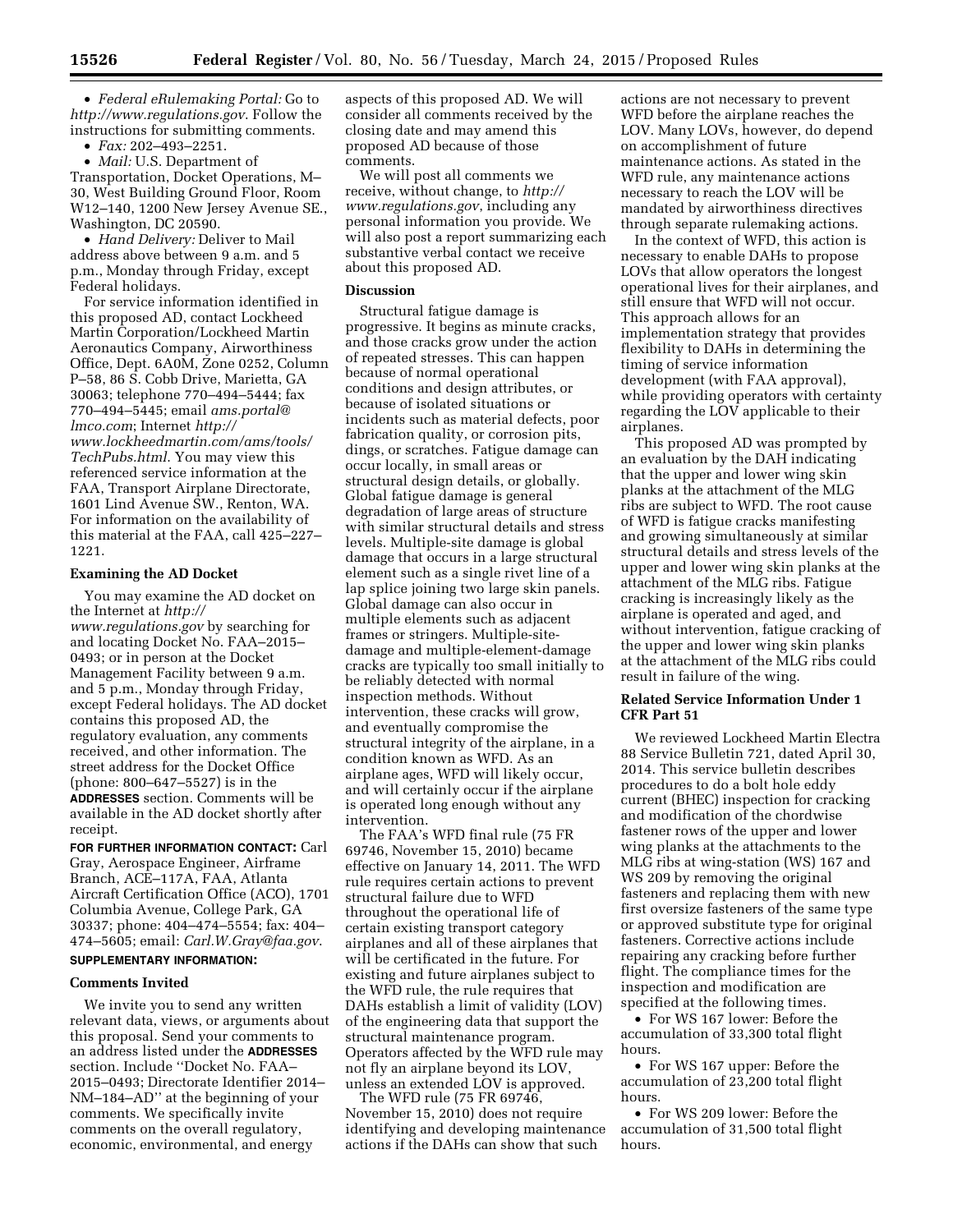• For WS 209 upper: Before the accumulation of 35,400 total flight hours.

This service information is reasonably available; see **ADDRESSES** for ways to access this service information.

## **FAA's Determination**

We are proposing this AD because we evaluated all the relevant information and determined the unsafe condition described previously is likely to exist or develop in other products of these same type designs.

#### **Proposed AD Requirements**

This proposed AD would require accomplishing the actions specified in the service information described previously, except as discussed under ''Differences Between this Proposed AD and the Service Information.''

# **Differences Between This Proposed AD and the Service Information**

Operators should note that, although the Accomplishment Instructions of Lockheed Martin Electra 88 Service Bulletin 721, dated April 30, 2014, describe procedures for reporting any damage detected to the manufacturer, this proposed AD would not require those actions.

Although Lockheed Martin Electra Service Bulletin 88/721, dated April 30, 2014, specifies that operators may contact the manufacturer for disposition of certain repair conditions, this proposed AD would require operators to repair those conditions in accordance with a method approved by the FAA.

# **Explanation of Compliance Time**

The compliance time for the modification specified in this proposed AD for addressing WFD was established to ensure that discrepant structure is modified before WFD develops in airplanes. Standard inspection techniques cannot be relied on to detect WFD before it becomes a hazard to flight. We will not grant any extensions of the compliance time to complete any AD-mandated service bulletin related to WFD without extensive new data that would substantiate and clearly warrant such an extension.

# **Costs of Compliance**

We estimate that this proposed AD affects 4 airplanes of U.S. registry. We estimate the following costs to comply with this proposed AD:

## ESTIMATED COSTS

| Action                      | Labor cost                                       | Parts cost | Cost per<br>product | Cost on U.S.<br>operators |
|-----------------------------|--------------------------------------------------|------------|---------------------|---------------------------|
| Inspection and Modification | 560 work-hours $\times$ \$85 per hour = \$47,600 | \$5,000    | \$52.600            | \$210,400                 |

We have received no definitive data that would enable us to provide cost estimates for the on-condition actions specified in this proposed AD.

# **Authority for This Rulemaking**

Title 49 of the United States Code specifies the FAA's authority to issue rules on aviation safety. Subtitle I, section 106, describes the authority of the FAA Administrator. Subtitle VII: Aviation Programs, describes in more detail the scope of the Agency's authority.

We are issuing this rulemaking under the authority described in Subtitle VII, Part A, Subpart III, Section 44701: ''General requirements.'' Under that section, Congress charges the FAA with promoting safe flight of civil aircraft in air commerce by prescribing regulations for practices, methods, and procedures the Administrator finds necessary for safety in air commerce. This regulation is within the scope of that authority because it addresses an unsafe condition that is likely to exist or develop on products identified in this rulemaking action.

# **Regulatory Findings**

We determined that this proposed AD would not have federalism implications under Executive Order 13132. This proposed AD would not have a substantial direct effect on the States, on the relationship between the national Government and the States, or on the distribution of power and

responsibilities among the various levels of government.

For the reasons discussed above, I certify this proposed regulation:

(1) Is not a ''significant regulatory action'' under Executive Order 12866,

(2) Is not a ''significant rule'' under the DOT Regulatory Policies and Procedures (44 FR 11034, February 26, 1979),

(3) Will not affect intrastate aviation in Alaska, and

(4) Will not have a significant economic impact, positive or negative, on a substantial number of small entities under the criteria of the Regulatory Flexibility Act.

# **List of Subjects in 14 CFR Part 39**

Air transportation, Aircraft, Aviation safety, Incorporation by reference, Safety.

#### **The Proposed Amendment**

Accordingly, under the authority delegated to me by the Administrator, the FAA proposes to amend 14 CFR part 39 as follows:

# **PART 39—AIRWORTHINESS DIRECTIVES**

■ 1. The authority citation for part 39 continues to read as follows:

**Authority:** 49 U.S.C. 106(g), 40113, 44701.

# **§ 39.13 [Amended]**

■ 2. The FAA amends § 39.13 by adding the following new airworthiness directive (AD):

#### **Lockheed Martin Corporation/Lockheed Martin Aeronautics Company:** Docket No. FAA–2015–0493; Directorate Identifier 2014–NM–184–AD.

#### **(a) Comments Due Date**

We must receive comments by May 8, 2015.

### **(b) Affected ADs**

# None.

# **(c) Applicability**

This AD applies to Lockheed Martin Corporation/Lockheed Martin Aeronautics Company Model 188A and 188C airplanes, certificated in any category, serial numbers 1001 and subsequent.

#### **(d) Subject**

Air Transport Association (ATA) of America Code 57, Wings.

#### **(e) Unsafe Condition**

This AD was prompted by an evaluation by the design approval holder (DAH) indicating that the upper and lower wing skin planks at the attachment of the main landing gear (MLG) ribs at certain wing-stations are subject to widespread fatigue damage (WFD). We are issuing this AD to prevent fatigue cracking of the upper and lower wing skin planks at the attachment of the MLG ribs, which could result in failure of the wing.

### **(f) Compliance**

Comply with this AD within the compliance times specified, unless already done.